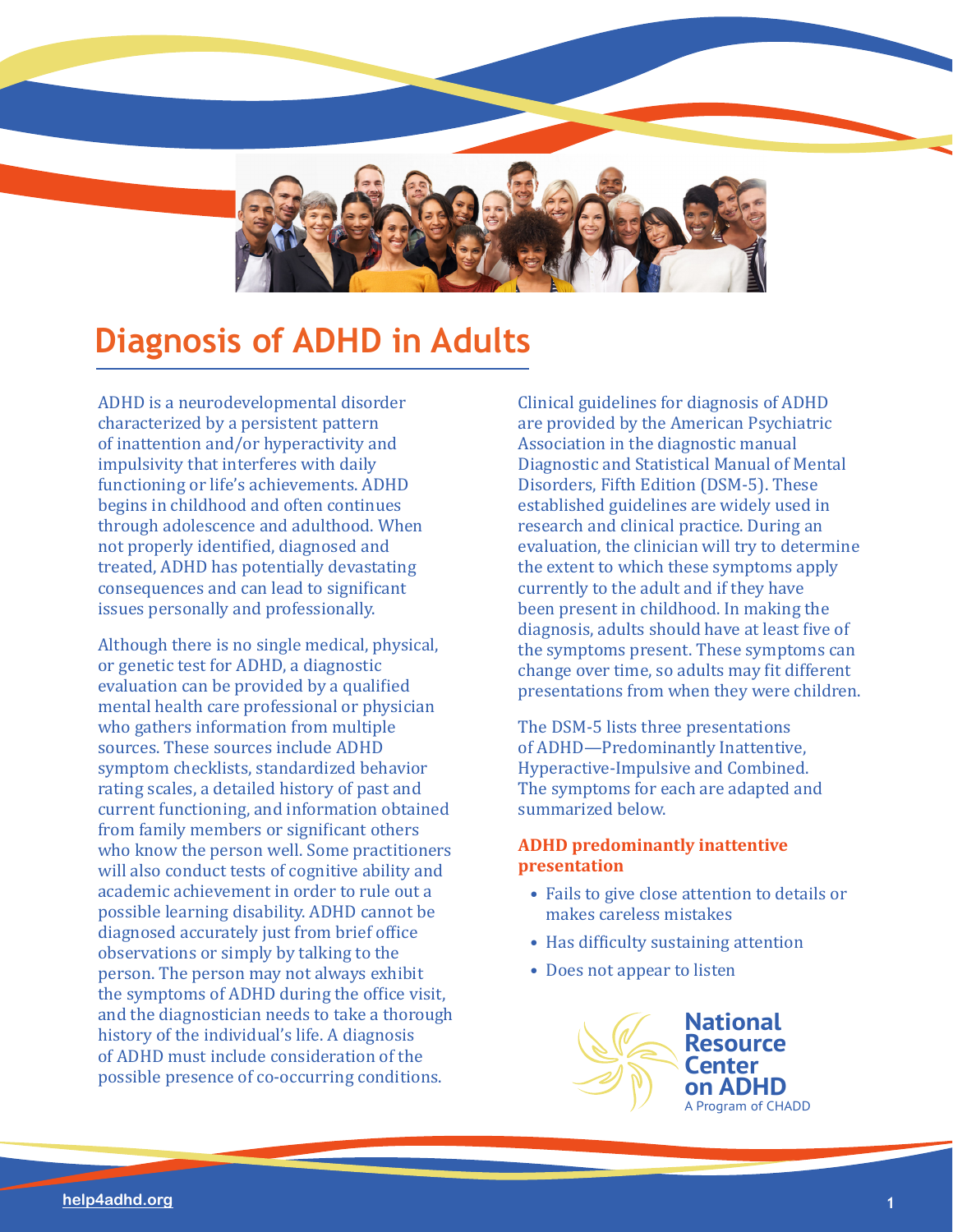- Struggles to follow through with instructions
- Has difficulty with organization
- Avoids or dislikes tasks requiring sustained mental effort
- Loses things
- Is easily distracted
- Is forgetful in daily activities

# **ADHD predominantly hyperactiveimpulsive presentation**

- Fidgets with hands or feet or squirms in chair
- Has difficulty remaining seated
- Runs about or climbs excessively in children; extreme restlessness in adults
- Difficulty engaging in activities quietly
- Acts as if driven by a motor; adults will often feel inside as if they are driven by a motor
- Talks excessively
- Blurts out answers before questions have been completed
- Difficulty waiting or taking turns
- Interrupts or intrudes upon others



# **ADHD combined presentation**

• The individual meets the criteria for both inattention and hyperactive-impulsive ADHD presentations.

A diagnosis of ADHD is determined by the clinician based on the number and severity of symptoms, the duration of symptoms and the degree to which these symptoms cause

impairment in various life domains, such as home, school or work; with friends or relatives; or in other activities). It is possible to meet diagnostic criteria for ADHD without any symptoms of hyperactivity and impulsivity. The clinician must further determine if these symptoms are caused by other conditions, or are influenced by co-existing conditions.

Several of the symptoms must have been present prior to age 12. This generally requires corroboration by a parent or some other informant. It is important to note that the presence of significant impairment in at least two major settings of the person's life is central to the diagnosis of ADHD. Impairment refers to how ADHD interferes with an individual's life. Examples of impairment include losing a job because of ADHD symptoms, experiencing excessive conflict and distress in a marriage, getting into financial trouble because of impulsive spending, failure to pay bills in a timely manner or being put on academic probation in college due to failing grades. If the individual exhibits a number of ADHD symptoms but they do not cause significant impairment, s/he may not meet the criteria to be diagnosed with ADHD as a clinical disorder.

# **Internet self-rating scales**

There are many Internet sites about ADHD that offer various types of questionnaires and lists of symptoms. Most of these questionnaires are not standardized or scientifically validated and should not be used to self-diagnose or to diagnose others with ADHD. A valid diagnosis can only be provided by a qualified, licensed professional.

# **Who is qualified to diagnose ADHD?**

For adults, an ADHD diagnostic evaluation should be conducted by a licensed mental health professional or a physician. These professionals include clinical psychologists, physicians (psychiatrist, neurologist, family doctor or other type of physician) or clinical social workers.

Whichever type of professional is chosen, it is important to ask about their training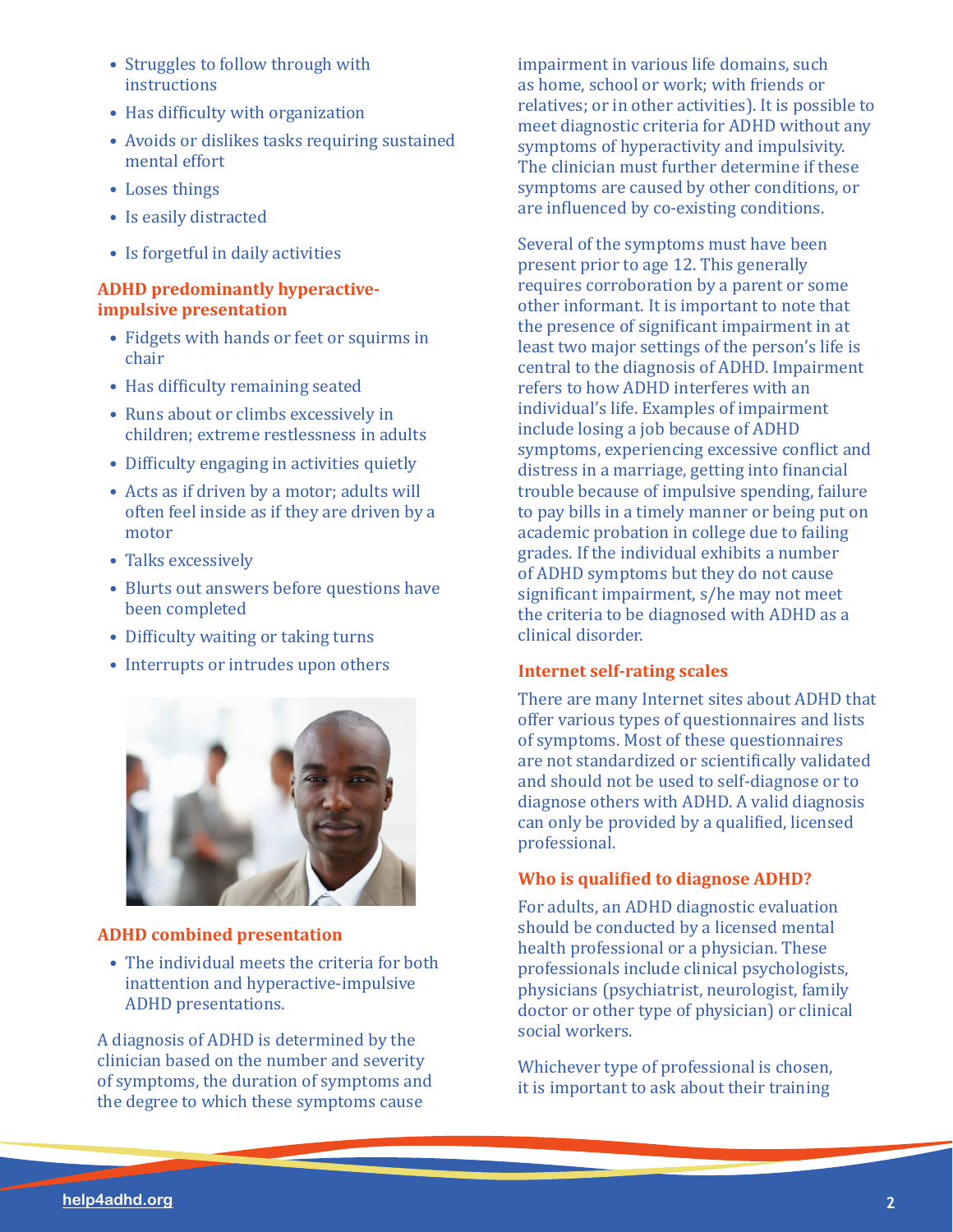#### **ADHD Facts:**

- Attention-Deficit/Hyperactivity Disorder (ADHD) is a neurodevelopmental disorder characterized by a persistent pattern of inattention and/or hyperactivity and impulsivity that interferes with daily functioning and life's achievements.
- ADHD affects 17 million people of every age, gender, IQ, religion and socioeconomic background across the United States.
- Despite overwhelming scientific evidence—endorsed by the most prestigious medical organizations in the world—there is still a lot of inaccurate information circulating, leading to confusion and doubt among uninformed or misinformed audiences as to the validity of ADHD.
- ADHD and ADD are one and the same. The only difference within ADHD is that some individuals have hyperactivity and some do not. The term ADD is no longer used.
- Among adults with ADHD, there is lower educational achievement and career attainment, co-occurring psychiatric disorders, and higher suicide rates.
- For adults with ADHD, more than 80% have at least one other disorder, more than 50% have two, and more than 33% have at least three other disorders. These disorders include depression, anxiety, oppositional defiant disorder, conduct disorder, and alcohol and drug use disorders.
- ADHD is highly manageable with an individualized, multimodal treatment approach that can include behavioral interventions, parent/patient training, educational support, and medication.

and experience in working with adults with ADHD. Many times the professional's level of knowledge and expertise about adult ADHD is more important for obtaining an accurate diagnosis and effective treatment plan than the type of professional degree. Qualified professionals are usually willing to provide information about their training and experience with adults with ADHD. Reluctance to provide such information in response to reasonable requests should be regarded with suspicion and may be an indicator that the individual should seek out a different professional.

## **How do I find a professional qualified to diagnose ADHD?**

Ask your personal physician for a referral to a health care professional in your community who is qualified to perform ADHD evaluations for adults. It may also be helpful to call a local university-based hospital, a medical school or a graduate school in psychology for recommendations. If there is an ADHD support group in your area, it may be very helpful to go there and talk with the people attending the group. Chances are that many of them have worked with one or more professionals in your community and can provide information about them. Most insurance plans list professionals by specialty and can assist those who participate in their plans to find a health care professional. Finally, there are many internet sites that list providers of ADHD services, including CHADD's professional directory.

# **How do I know if I need an evaluation for ADHD?**

Most adults who seek an evaluation for ADHD experience significant problems in one or more areas of living. The following are some of the most common problems:

- Inconsistent performance in jobs or careers; losing or quitting jobs frequently
- History of academic and/or career underachievement
- Poor ability to manage day-to-day responsibilities, such as completing household chores, maintenance tasks,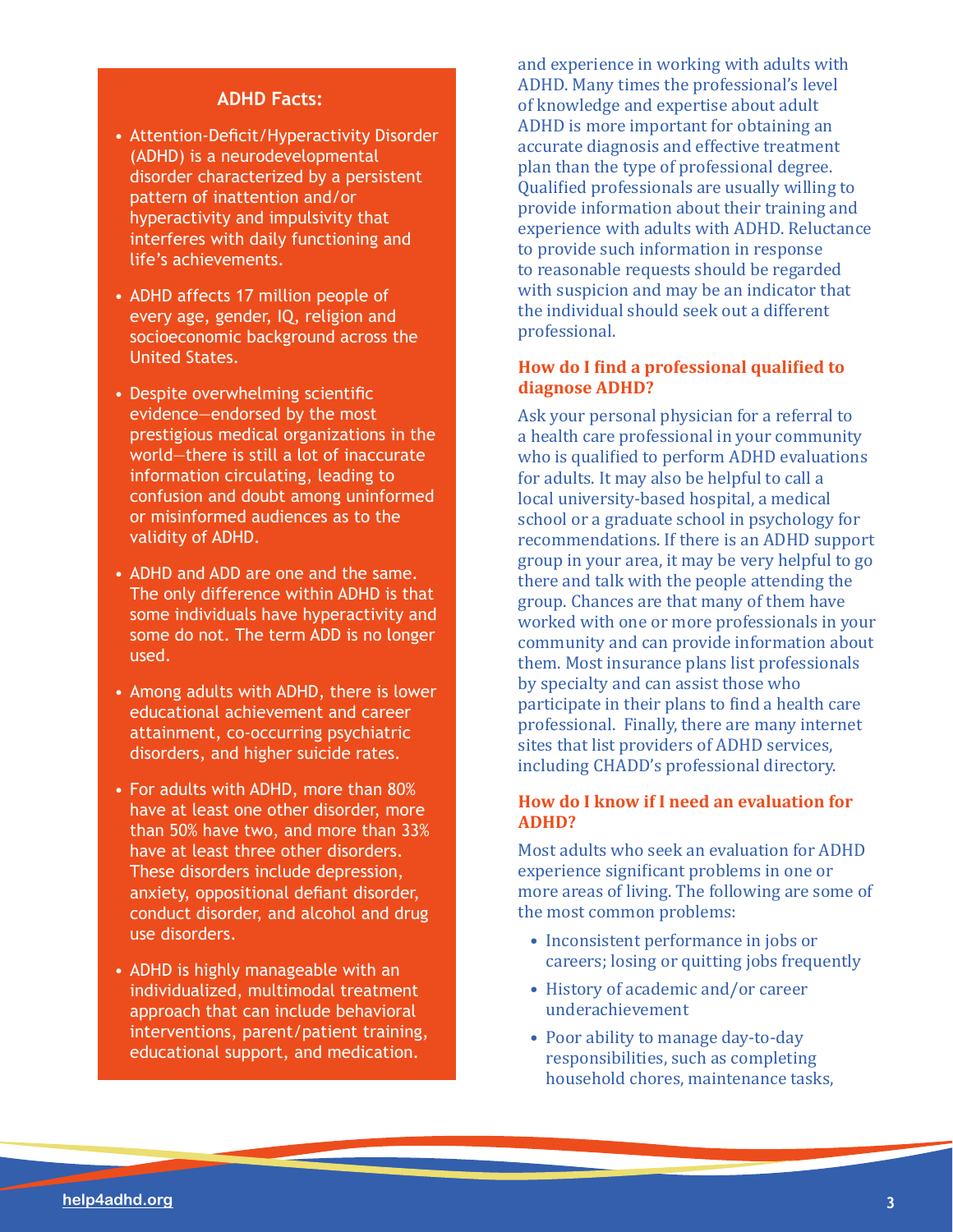paying bills or organizing things

- Relationship problems due to not completing tasks
- Forgetting important things or getting upset easily over minor things
- Chronic stress and worry due to failure to accomplish goals and meet responsibilities
- Chronic and intense feelings of frustration, guilt or blame

A qualified professional can determine if these problems are due to ADHD, some other cause or a combination of causes. Although some ADHD symptoms are evident since early childhood, some individuals may not experience significant problems until later in life. Some very bright and talented individuals, for example, are able to compensate for their ADHD symptoms and do not experience significant problems until high school, college or in pursuit of their career. In other cases, parents may have provided a highly protective, structured and supportive environment, minimizing the impact of ADHD symptoms until the individual has begun to live independently as a young adult.

#### **How should I prepare for the evaluation?**

Most people are a little nervous and apprehensive about being evaluated for any type of condition such as ADHD. This is normal and should not stop anyone from seeking an evaluation if s/he is having significant problems in life and ADHD is suspected. Unfortunately, some of the common misperceptions about ADHD, such as "it only occurs in children" or "the person is just looking for an excuse," make many people reluctant to seek help.

Many professionals find it helpful to review old report cards and other school records dating back to kindergarten or even the preschool years. If such records are available, they should be brought to the first appointment. Copies of reports from any previous psychological testing should also be brought to the appointment. For adults who experience problems in the workplace, job evaluations should be brought for review if available.

Many professionals will ask the individual to complete and return questionnaires before the evaluation and to identify a spouse or other family member who can also participate in parts of the evaluation. Timely completion and return of the questionnaires will expedite the evaluation.



#### **What is a comprehensive evaluation?**

Although different clinicians will vary somewhat in their procedures and testing materials, certain protocols are considered essential for a comprehensive evaluation. These include a thorough diagnostic interview, information from independent sources such as the spouse or other family members, DSM-5 symptom checklists, standardized behavior rating scales for ADHD and other types of psychometric testing as deemed necessary by the clinician. These are discussed in more detail below.

#### **The diagnostic interview: ADHD symptoms**

The single most important part of a comprehensive ADHD evaluation is a structured or semi-structured interview, which provides a detailed history of the individual. The interviewer asks a pre-determined, standardized set of questions in order to increase reliability and decrease the chances that a different interviewer would come up with different conclusions. The clinician covers a broad range of topics, discusses relevant issues in detail and asks follow-up questions to ensure that all areas of interest are covered. The examiner will review the diagnostic criteria for ADHD and determine how many of them apply to the individual, both at the present time and since childhood. The interviewer will further determine the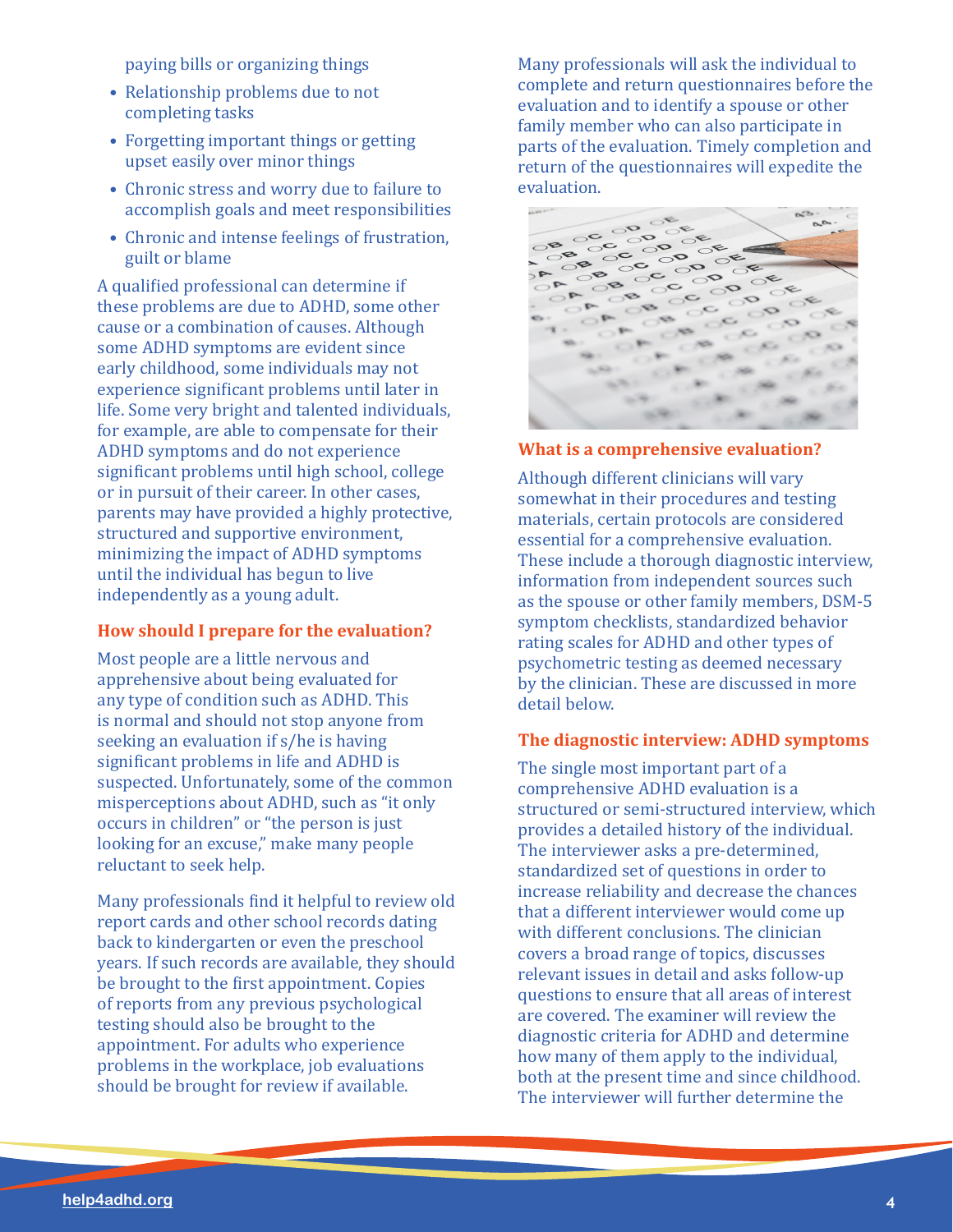extent to which these ADHD symptoms are interfering with the individual's life.



# **The diagnostic interview: screening for other psychiatric disorders**

The examiner will also conduct a detailed review to see if other psychiatric disorders that may resemble ADHD or commonly co-exist with ADHD are present. ADHD rarely occurs alone, and research has shown that more than two-thirds of people with ADHD have one or more co-existing conditions. The most common include depression, anxiety disorders, learning disabilities and substance use disorders. Many of these conditions have symptoms that can mimic ADHD symptoms, and may, in fact, be mistaken for ADHD. A comprehensive evaluation includes screening for co-existing conditions. When one or more co-existing conditions are present along with ADHD, it is essential that all are diagnosed and treated. Failure to treat co-existing conditions often leads to failure in treating the ADHD. And, crucially, when the ADHD symptoms are a secondary consequence of depression, anxiety or some other psychiatric disorder, failure to detect this can result in incorrect treatment of the individual for ADHD. Other times, treating the ADHD will eliminate the other disorder and the need to treat it independently of ADHD.

The examiner is also likely to ask questions about the person's history of health, development going back to early childhood, academic and work experience, driving history, drug and alcohol abuse, family and/or marital life and social history. The examiner will look for patterns that are typical in individuals with ADHD and also try to determine if factors

other than ADHD may be causing symptoms that look like ADHD.

## **Participation of loved ones**

It is also essential for the clinician to interview one or more independent sources, usually a significant other (spouse, family member, parent or partner) who knows the person well. This procedure is not to question the person's honesty, but rather to gather additional information. Many adults with ADHD have a spotty or poor memory of their past, particularly from childhood. They may recall specific details but forget diagnoses they were given or problems they encountered. Thus, the clinician may request that the individual being evaluated have his or her parents fill out a retrospective ADHD profile describing childhood behavior.

Many adults with ADHD may also have a limited awareness of how ADHD-related behaviors cause problems for them and have impact on others. In the case of married or cohabitating couples, it is to the couple's advantage for the clinician to interview them together when reviewing the ADHD symptoms. This procedure helps the non-ADHD spouse or partner develop an accurate understanding and an empathetic attitude concerning the impact of ADHD symptoms on the relationship, setting the stage for improving the relationship after the diagnostic process has been completed. If it is not possible to interview the loved ones, having them fill out checklists of symptoms is a good alternative.

Many adults with ADHD may feel deeply frustrated and embarrassed by the ongoing problems caused by the disorder. It is very important that the person being evaluated discuss these problems openly and honestly and not hold back information due to feelings of shame or fear of criticism. The quality of the evaluation and the accuracy of the diagnosis and treatment recommendations will be largely determined by the accuracy of the information provided to the examiner.

#### **Standardized behavior rating scales**

A comprehensive evaluation can include